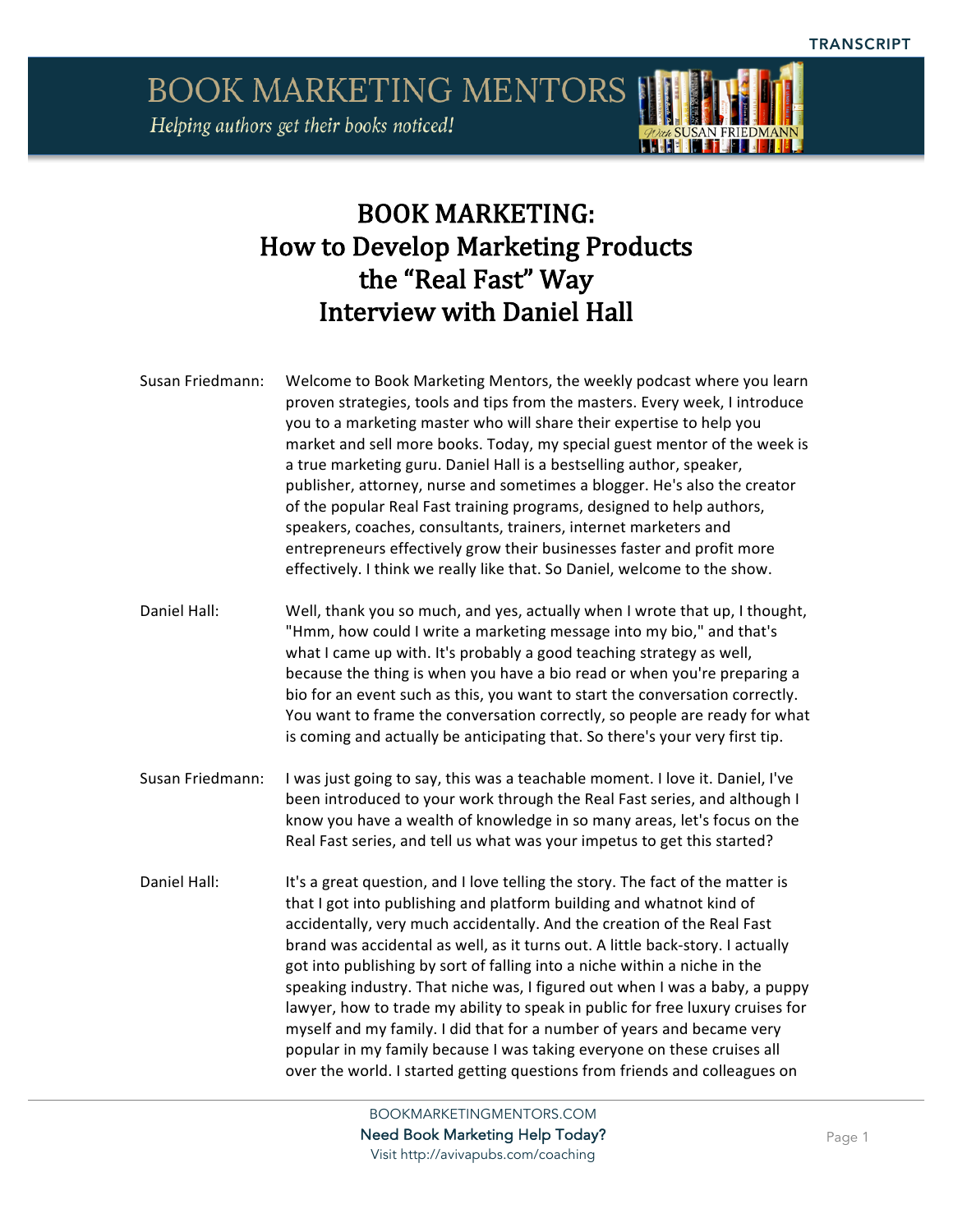## **BOOK MARKETING MENTORS** Helping authors get their books noticed!



L CHELLET

That book went on to do very well. The first time we published it, it was a \$37 book, it was an e-book, and then we raised the price to \$97 and pretty quickly the book ... Actually, I did the numbers the other day and we've done over a quarter of a million dollars in sales of that book over time. The interesting thing was, coming back to your question on the Real Fast brand, as that was continuing to happen, as the cruise speaker thing continued, I was also continuing to speak on cruise ships as well. I've been doing that since 2001, or maybe it was 2000, it was right in there that I started. So the idea for the Real Fast brand actually came, I was asked by Celebrity Cruise Lines to speak on their Ancient Empires cruise. It was a long cruise, it was I think 12 or 13 days. I thought, "Well, I need another additional talk," because I usually did seven-day runs, so I needed additional material. I'm thinking to myself, "Well, what could I do that had a really nice hook to it?" And I pitched the cruise line. I said, "Listen, I could do a program called 'Real Fast Book' and show people how to actually write and have their book published by the end of the cruise." They loved the idea. They said, "Yeah, let's do that."

So the beginning of Real Fast Book, which was my very first Real Fast product, was actually a PowerPoint presentation that I had prepared for my cruise with Celebrity. It went very well on Celebrity and folks loved it, and I know that because I got the reviews, so I came home with this and I went, "Wow, that was really a very popular program on board," and I thought, "I have the PowerPoints. If I just built these PowerPoints out more, I could make a product out of this. I could make an information product out of it," and that's what I did. I completely built that out. By the way, all I was doing with the Real Fast program is applying the lessons that I learned in the publishing of my cruise speaker book. That's all I was doing. So I put that into a program called Real Fast Book. I put it up on the market.

It was about that time that I also learned how to publish books via Kindle. So I thought, "I've got this knowledge with Kindle. Why don't I sort of take my knowledge on Kindle and put it on the webinar circuit," which is another thing I learned and picked up, innovated actually from the real estate investment market. They were the first people that I started to see use webinars to promote their materials. I didn't see anyone in that space. No internet marketers were really doing it. Certainly no one in the publishing area was really doing it. So I did, and we did our first webinars were primarily with regard to teaching people how to put Kindle books up, and that went very, very well. I put several thousand people into my Real Fast Book program, and I'm like, "Wow, okay." The next thing, like, "Well,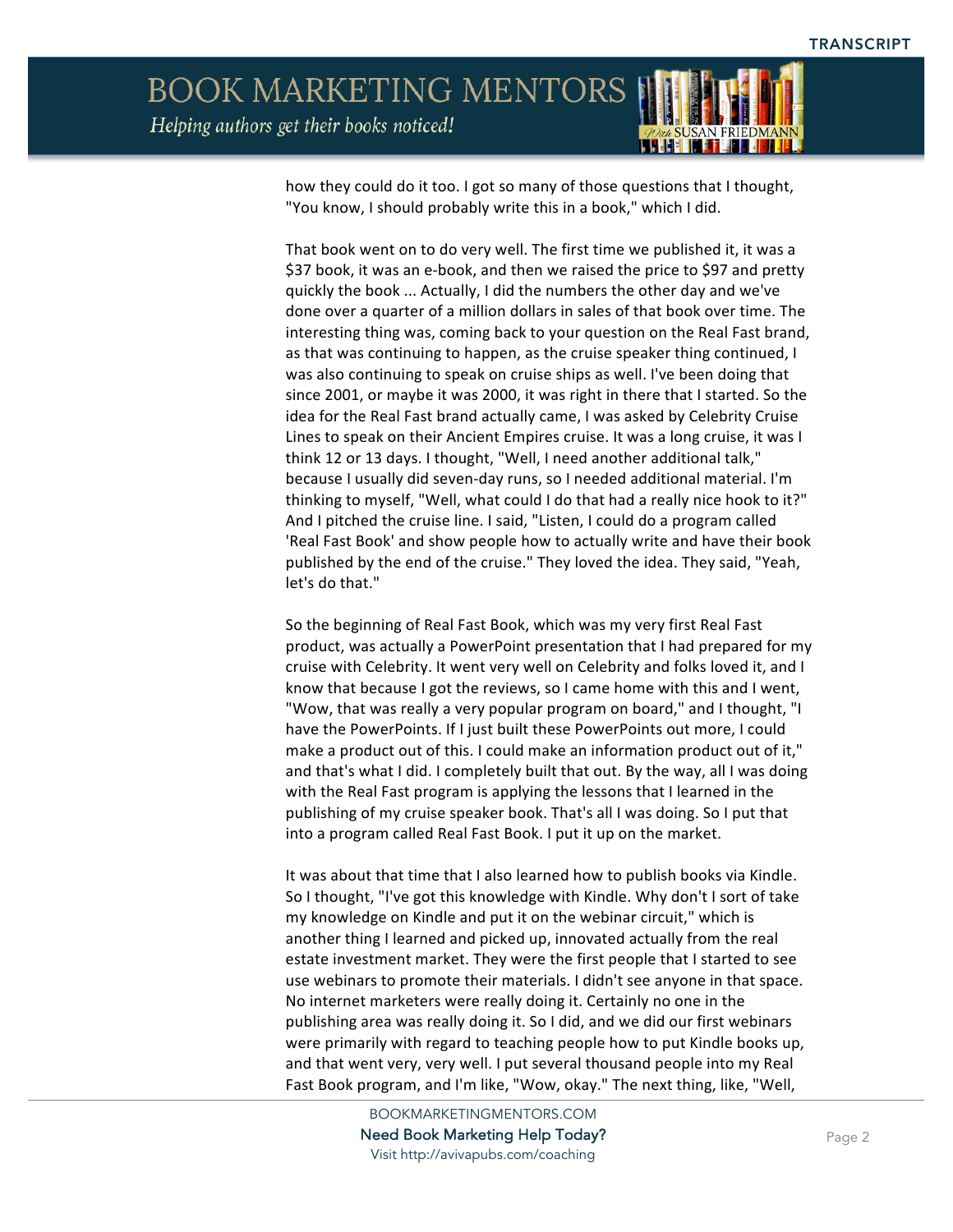Helping authors get their books noticed!



I've got all these people and I showed them how to publish a book and publish a book, what else?" So I went to the community and I said, "What else do you guys want to know how to do?" I don't remember what the next thing was. I think it was Real Fast Book Marketing. I actually brought in a world-class expert in that. You may know him. His name is John Kramer.

- Susan Friedmann: Oh, yes.
- Daniel Hall: John and I did Real Fast Book Marketing together, with the USP, or unique selling proposition of sell 100 to 200 books in the next two weeks with little or no budget. That was the USP of that product. By the way, that's an excellent product and we still sell it today. That was I think number two, and it went from one thing to the next to the next, and I'm like, "Wait a minute, I've got a brand here! I've got all these products named Real Fast," and we're 25, 26 Real Fast products in, and that's-
- Susan Friedmann: Pretty impressive.
- Daniel Hall: I don't know about that, but, and I hope that's responsive to your question, but that's kind of how it got started, Susan.
- Susan Friedmann: I love that. That's a great story. Now, in hindsight, what advice would you give our authors if they wanted to create a similar style product in their field of expertise?
- Daniel Hall: Well, very important, and I think this is one of the secrets to the success of the Real Fast brand, is twofold. Number one, that the brand actually expresses, or at least one of the primary benefits of the product or product line or the brand. I've actually not published Real Fast courses because they were in fact not real fast. They were not fast at all. They were actually rather slow, so I decided not to publish them for that reason, or hold off on publishing courses because they didn't meet the brand. They wouldn't set expectations correctly. So that's the first thing, to have a brand name that has some element of promise of what the underlying product does.

The second thing is, the fact that you must not only deliver but over-deliver every time you come out with a new product. Everything needs to be just as good as you can make it. I don't mean perfect, but as good as you can make it. The reason for that, Susan, is that when you have delivered and over-delivered on a promise, it makes it so much easier. It lowers buying resistance the next time you come out with something that has that sort of brand on it. That's one of the great values of branding, is that you know because you've experienced the brand previously that it's quite likely that you're going to get more of the same, or substantially similar quality. If that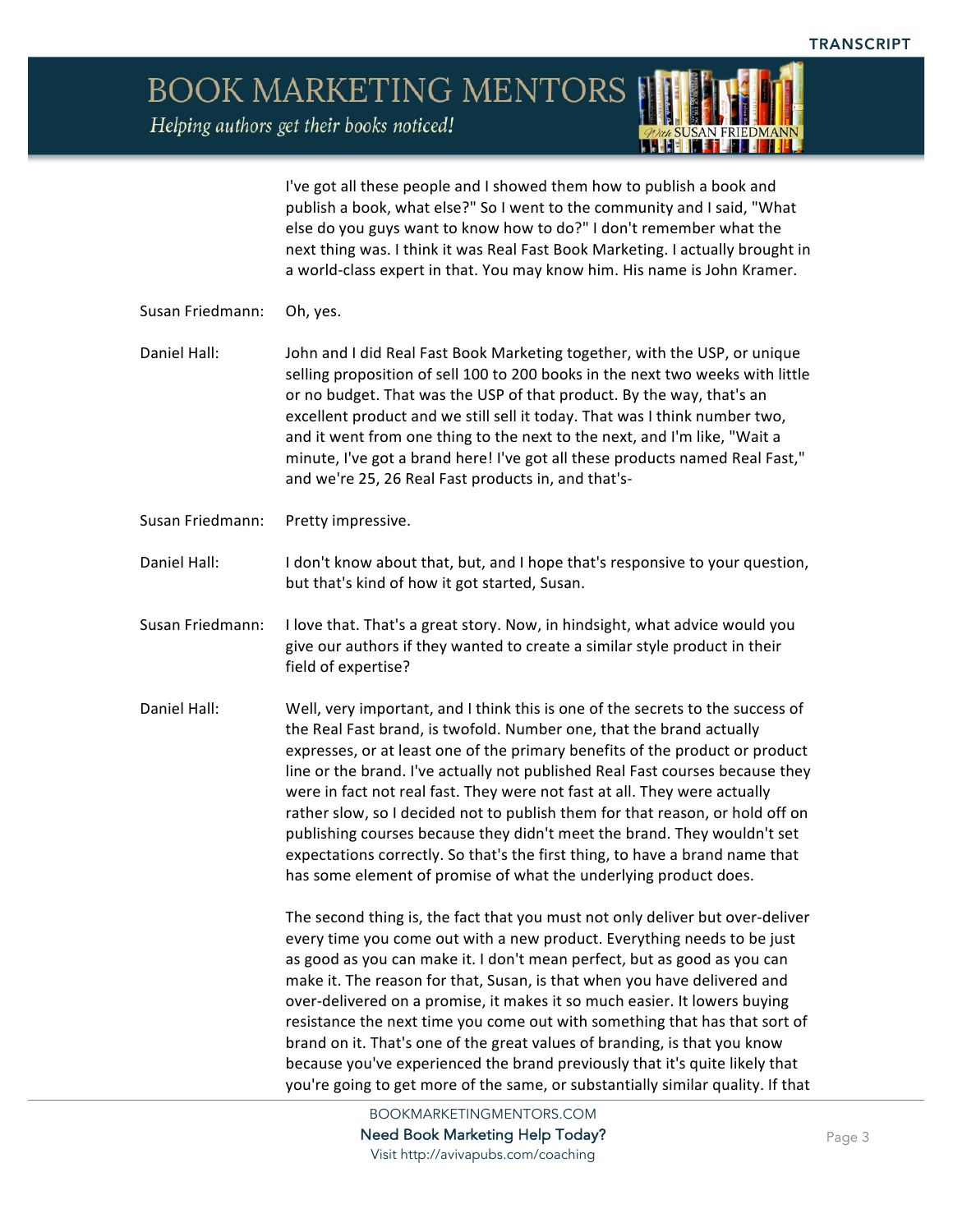Helping authors get their books noticed!



quality is superlative, if it's sterling in every way, then it lowers buying resistance into that brand for a subsequent product, which is huge.

So, I hope that's responsive. Is that what you were looking for, Susan?

Susan Friedmann: You know, I throw these questions out there, and whatever the answer is is the correct answer. So then if we start to take the course apart and look at, is there an optimum length for the course, how long does it take to actually create the course? Can you give us a feel for that?

Daniel Hall: If you are new, if you are rather inexperienced in this field, the first thing I would do is tell you to start with one problem that the community or the niche or the marketplace that you're trying to serve has. What is a problem that they are willing to pay to solve? That should be the first question that you ask yourself. Then, you look in your bag of tricks, your bag of solutions as it were, and you find one solution of yours that, when applied to that problem, actually would result in at least a partial solution to the problem, a partial remedy to the problem. So I say, one problem, one solution. If you approach especially your first couple of products like that, I have this problem and here's the solution to the problem, it makes it so much easier to put together into sort of outline and information product. Because that's really what we're talking about here, Susan. These are the creation of trainings or information products.

> I love to use video in my training products. In other words, they are online video that people can watch. It's like a YouTube video, but they're in the house, the space, the protected area known as a membership area. People basically, I lay out the course in such a way that it's logical. Also what I'll do is take and usually transcribe those videos into pdfs, because lots of times people love to be able to follow along reading with a pdf. Sometimes I'll even strip out the audio and allow people to listen, like they can download the mp3 and walk the dog and listen to the training, et cetera. So that's a very important part of it, as well. Finally, make sure that your videos within your training are short, not long. This may sound counter-intuitive, but the fact of the matter is that people are buying your training product for the result, the promised result implicit in the title of your information product. Therefore, they did not buy your product just to hear you drone on. So get to the solution as quickly as possible. I try, though I don't always succeed, but I do try to keep my training videos five minutes or less. So I will break up my content into nice bite-sized chunks, so that people don't have to watch for hour after hour or 40 minutes, 50. That's way too long. People will not get through your content.

That's the other very very crucial thing when you put together an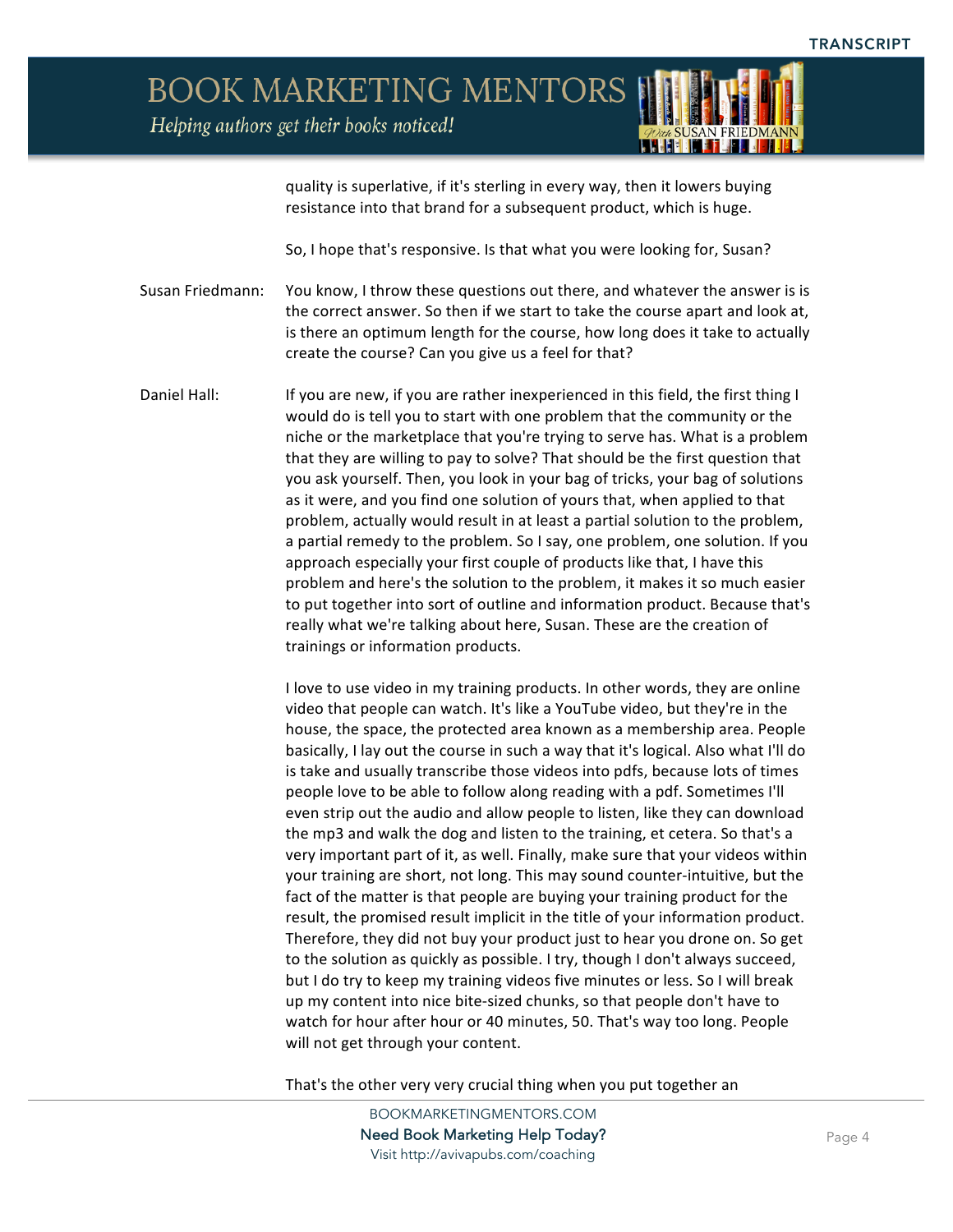*ADun* SUSAN FRIEDMANN

BOOK MARKETING MENTORS Helping authors get their books noticed!

|                  | information product. Your job as an information creator, much like your job<br>as an author, is to effect real, palpable change in the lives of those people<br>consuming your content. I like to think of myself as sort of the mother hen<br>and my people that consume my material as my chicks. I protect them that<br>way and I feed them in just little bite-sized chunks. That's a very, very great<br>way. Or maybe even think about them as you're baby-feeding them, just<br>little easily-consumable chunks of content. That's another huge thing,<br>because the easier you can make your content to consume, the more<br>people will consume it and the more people will get the result that promise<br>them. And the more people of that that you actually have, that's where<br>your fan base comes from. That's where true platform-building is, is in<br>helping to effect real change in their lives.<br>This is one of the reasons why, by the way, Susan, I'm watching my own<br>podcast. Not coincidentally it's called Real Fast Results, for this same<br>reason, right?                                                                                                                                                                                         |
|------------------|-----------------------------------------------------------------------------------------------------------------------------------------------------------------------------------------------------------------------------------------------------------------------------------------------------------------------------------------------------------------------------------------------------------------------------------------------------------------------------------------------------------------------------------------------------------------------------------------------------------------------------------------------------------------------------------------------------------------------------------------------------------------------------------------------------------------------------------------------------------------------------------------------------------------------------------------------------------------------------------------------------------------------------------------------------------------------------------------------------------------------------------------------------------------------------------------------------------------------------------------------------------------------------------------|
| Susan Friedmann: | I love that. Yes.                                                                                                                                                                                                                                                                                                                                                                                                                                                                                                                                                                                                                                                                                                                                                                                                                                                                                                                                                                                                                                                                                                                                                                                                                                                                       |
|                  |                                                                                                                                                                                                                                                                                                                                                                                                                                                                                                                                                                                                                                                                                                                                                                                                                                                                                                                                                                                                                                                                                                                                                                                                                                                                                         |
| Daniel Hall:     | So that in that podcast, which by the way we're getting ready to launch in<br>May of 2016, at realfastresults.com. And I would encourage you, if you like<br>this podcast you're probably going to like that podcast, because we're<br>going to be very, very focused on process. In fact, our very first season is<br>going to be on digital publishing and publishing. It's going to be very<br>process oriented, very step by step, easy to follow. Here's the outcome that<br>we're promising. Here's the result, in other words, that we're promising.<br>Now here are the steps, bringing you the experts to help take you through<br>those steps, and here are the resources to actually effect that result in your<br>business or in your life. It's a completely different approach to podcasting.<br>As a matter of fact, it's much like taking my model of information product<br>creation, but to the podcast world, to podcast theme. That's again, and it<br>fits within my brand. It follows what I'm trying to actually meta-teach here<br>in this podcast, and it's very exciting. I want, I have big plans for it, and I<br>think it will in fact really help people that actually come and listen, much<br>like the people that are listening and follow you, Susan. |
| Susan Friedmann: | Will this be a paid podcast, since it's a teaching?                                                                                                                                                                                                                                                                                                                                                                                                                                                                                                                                                                                                                                                                                                                                                                                                                                                                                                                                                                                                                                                                                                                                                                                                                                     |
| Daniel Hall:     | No.                                                                                                                                                                                                                                                                                                                                                                                                                                                                                                                                                                                                                                                                                                                                                                                                                                                                                                                                                                                                                                                                                                                                                                                                                                                                                     |
| Susan Friedmann: | It's going to be a freebie.                                                                                                                                                                                                                                                                                                                                                                                                                                                                                                                                                                                                                                                                                                                                                                                                                                                                                                                                                                                                                                                                                                                                                                                                                                                             |
| Daniel Hall:     | It'll be completely free.                                                                                                                                                                                                                                                                                                                                                                                                                                                                                                                                                                                                                                                                                                                                                                                                                                                                                                                                                                                                                                                                                                                                                                                                                                                               |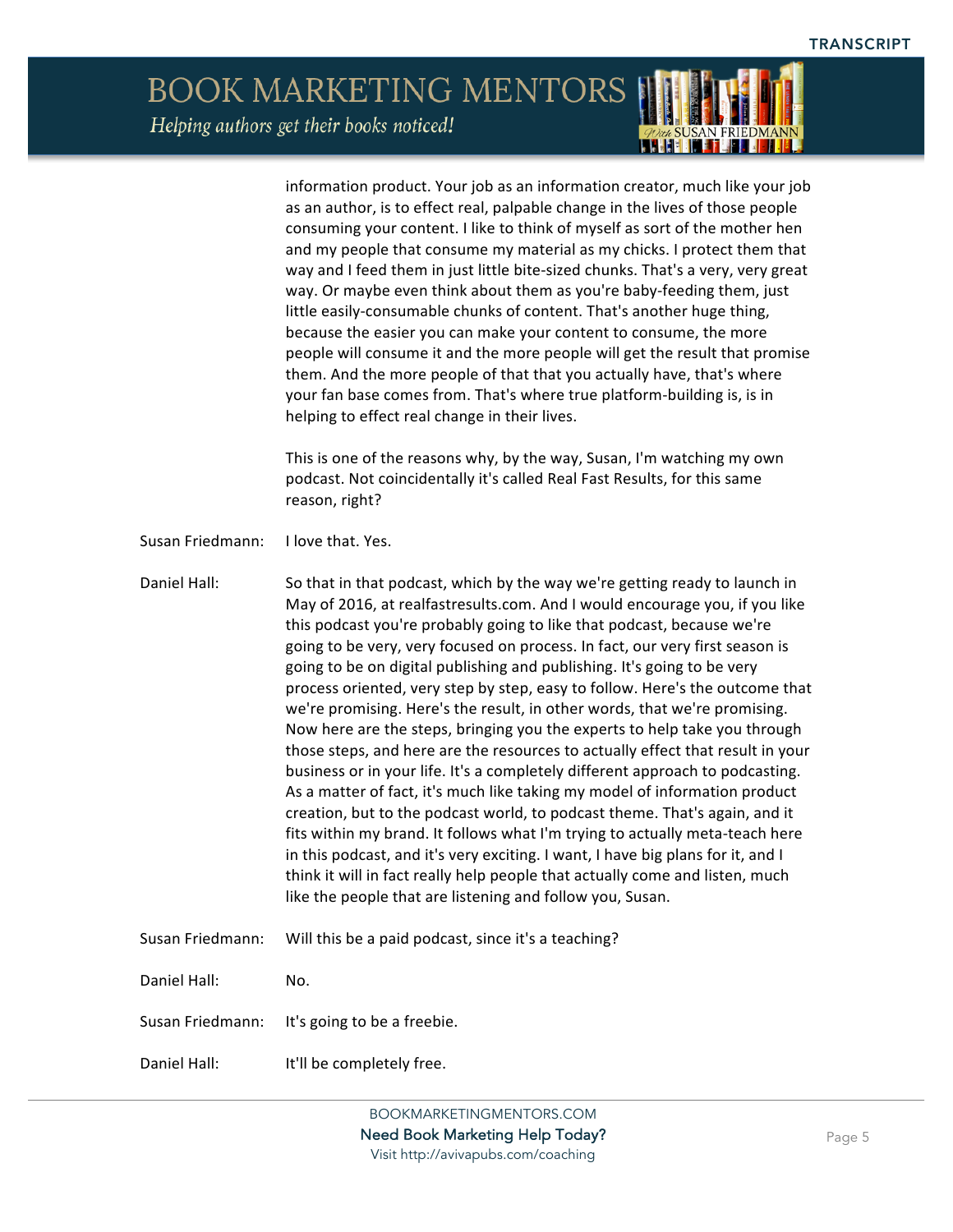Helping authors get their books noticed!

Susan Friedmann: How wonderful.

| With SUSAN FRIEDMANN |
|----------------------|
|                      |

| Daniel Hall:     | Yeah, completely free, and I'm not sure, probably it will be weekly that we<br>will have a podcast. But it may be more frequently, maybe less, I haven't<br>yet decided that. But 90% sure it will be at least weekly at this point.                                                                                                                                                                                                                                                                                                                                                                                                                                                                                                                                                                                                                                                                                                                                                                                                                                                                                                                                                                                                                                                                                                                                                  |
|------------------|---------------------------------------------------------------------------------------------------------------------------------------------------------------------------------------------------------------------------------------------------------------------------------------------------------------------------------------------------------------------------------------------------------------------------------------------------------------------------------------------------------------------------------------------------------------------------------------------------------------------------------------------------------------------------------------------------------------------------------------------------------------------------------------------------------------------------------------------------------------------------------------------------------------------------------------------------------------------------------------------------------------------------------------------------------------------------------------------------------------------------------------------------------------------------------------------------------------------------------------------------------------------------------------------------------------------------------------------------------------------------------------|
| Susan Friedmann: | I'm excited to listen to it. One of the things you talked about was a<br>membership site, when you put together these programs. Talk to us about<br>that. Is there a particular membership program that you like to use? Then,<br>do you drip the information to them and they have to finish the first<br>section before they can go to the second section? How does that work for<br>you?                                                                                                                                                                                                                                                                                                                                                                                                                                                                                                                                                                                                                                                                                                                                                                                                                                                                                                                                                                                           |
| Daniel Hall:     | Well, it depends. It depends on my intent and the price point of the<br>membership, which is another sort of way to approach this, because you<br>can set up a membership site and just charge a one-time fee for<br>membership to that site. That's known as basically an information product.<br>Then you can absolutely drip it out and so forth. What we do, well actually<br>I've done it a lot of different ways over the years. One of the best ways that<br>I have found if you want to drip content out is to essentially set up a fixed-<br>term membership that is delivered via auto-responder. As a matter of fact I<br>have a whole course on this at realfastfixedtermmembership.com. But the<br>idea is pretty simple. You load up your auto-responder with pdfs or videos<br>or audios, whatever your content is, and people actually pay to subscribe<br>to that particular auto-responder. They join, and then every so often, every<br>week or every two weeks or every month, however frequently you want to<br>send content out, that actually will then auto-bill that person for a fixed<br>term. In other words it doesn't go on ad infinitum. It doesn't keep going<br>and going and going. In fact, those that do keep going and going and going,<br>they're in my opinion much harder to sell. Much harder to sell, and much<br>harder to upkeep as well. |
|                  | The reason why I like the fixed-term membership is that the attrition rate is<br>much lower with it. When people realize that, "Okay, this is a six-month or<br>nine-month or year membership, and every week or every two weeks or<br>whatever, at some frequency I'm going to get my next dollop, my next<br>nugget of content. And as long as I keep paying, that auto-responder will<br>still continue to hit my inbox." I like to do it that way, with any kind of re-<br>occurring payment. I don't, I shouldn't say I've never, I have tried to do<br>long-memberships, and I burn out on them usually before my customers<br>burn out on them.                                                                                                                                                                                                                                                                                                                                                                                                                                                                                                                                                                                                                                                                                                                                |
| Susan Friedmann: | That's cute. And a program, do you recommend a particular program?<br>What do you like using?                                                                                                                                                                                                                                                                                                                                                                                                                                                                                                                                                                                                                                                                                                                                                                                                                                                                                                                                                                                                                                                                                                                                                                                                                                                                                         |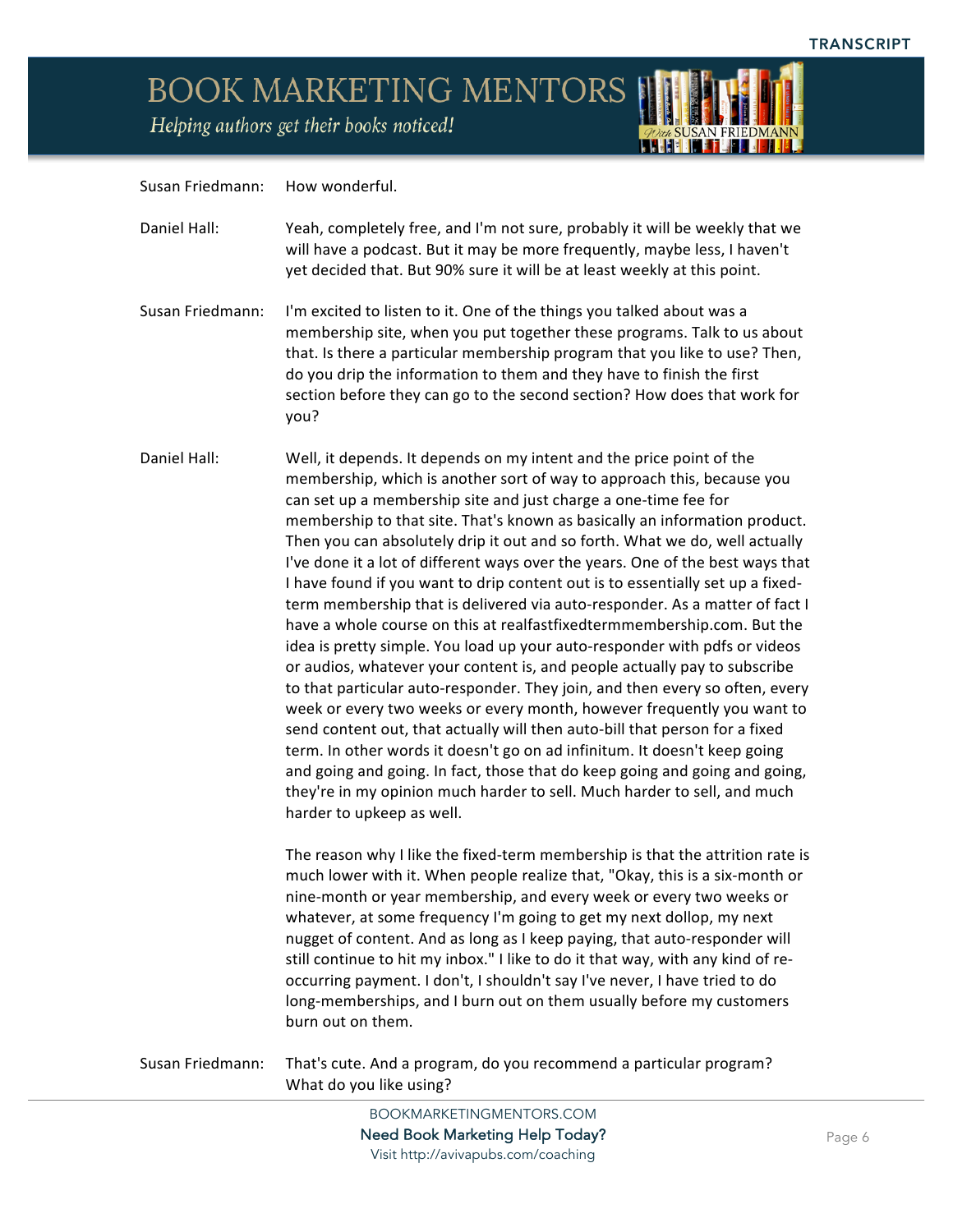*AVEA* SUSAN FRIEDMANN

## BOOK MARKETING MENTORS

Helping authors get their books noticed!

| Daniel Hall:     | For the auto-responder?                                                                                                                                                                                                                                                                                                                                                                                                                                                                                                                                                                                                                                                                                                                                                                              |
|------------------|------------------------------------------------------------------------------------------------------------------------------------------------------------------------------------------------------------------------------------------------------------------------------------------------------------------------------------------------------------------------------------------------------------------------------------------------------------------------------------------------------------------------------------------------------------------------------------------------------------------------------------------------------------------------------------------------------------------------------------------------------------------------------------------------------|
| Susan Friedmann: | For the membership.                                                                                                                                                                                                                                                                                                                                                                                                                                                                                                                                                                                                                                                                                                                                                                                  |
| Daniel Hall:     | Well, that is the membership, with that particular approach.                                                                                                                                                                                                                                                                                                                                                                                                                                                                                                                                                                                                                                                                                                                                         |
| Susan Friedmann: | Oh, okay, so it isn't a specific membership program.                                                                                                                                                                                                                                                                                                                                                                                                                                                                                                                                                                                                                                                                                                                                                 |
| Daniel Hall:     | No, no. What's so beautiful about that, by the way, Susan, is it's relatively<br>simple. It's relatively simple. You just, somebody wants to cancel, you just<br>unsubscribe them from that list, so they don't get the auto-responder<br>anymore.                                                                                                                                                                                                                                                                                                                                                                                                                                                                                                                                                   |
| Susan Friedmann: | Let's change the focus. Thank you for that. Talk about, you've coached<br>hundreds of people. What are some of the big mistakes you see authors<br>particularly make?                                                                                                                                                                                                                                                                                                                                                                                                                                                                                                                                                                                                                                |
| Daniel Hall:     | The biggest, by far, is they will independently, well obviously it's<br>independently, come up with an idea and they won't check that idea with<br>the market. In other words, they won't do appropriate market research<br>before setting out to create the book or to create the product or what have<br>you. What I see more often than not is they will fail, because they'll create<br>something that the marketplace doesn't truly want. Maybe they say they<br>want it, but they're not willing to pay for it, which is the same deal because<br>you're in business. This is not a charity, this is a business. That's a very, very<br>important distinction that folks really need to draw. Know that your market<br>exists and that they're willing to pony up money to get your solutions. |
|                  | By the way, the next question probably here should be, "Well, Daniel, how<br>do you figure that out?" It's actually pretty simple. It's not difficult really at<br>all. It could be made difficult. A lot of people try to make it difficult. But the<br>main thing to do is look at other competitors. Number one, do you have<br>competitors? If so, that's generally a good thing. Second, are those<br>competitors successful? If so, that's generally a good thing as well. Why?<br>Because then it informs you that people are in that marketplace spending<br>money for solutions to whatever that competitor is trying to solve, which<br>means there are probably more people in that marketplace.                                                                                          |
|                  | Another way to do this, by the way, is you can look at Amazon, which is, by<br>the way, a buyer search engine. That's what Amazon is. You don't go to<br>Amazon unless you know you're going to buy something in most cases, 98%<br>of cases. If you go to Amazon and you search for the idea that you want to<br>create a product around, and maybe one or two books come up and maybe                                                                                                                                                                                                                                                                                                                                                                                                              |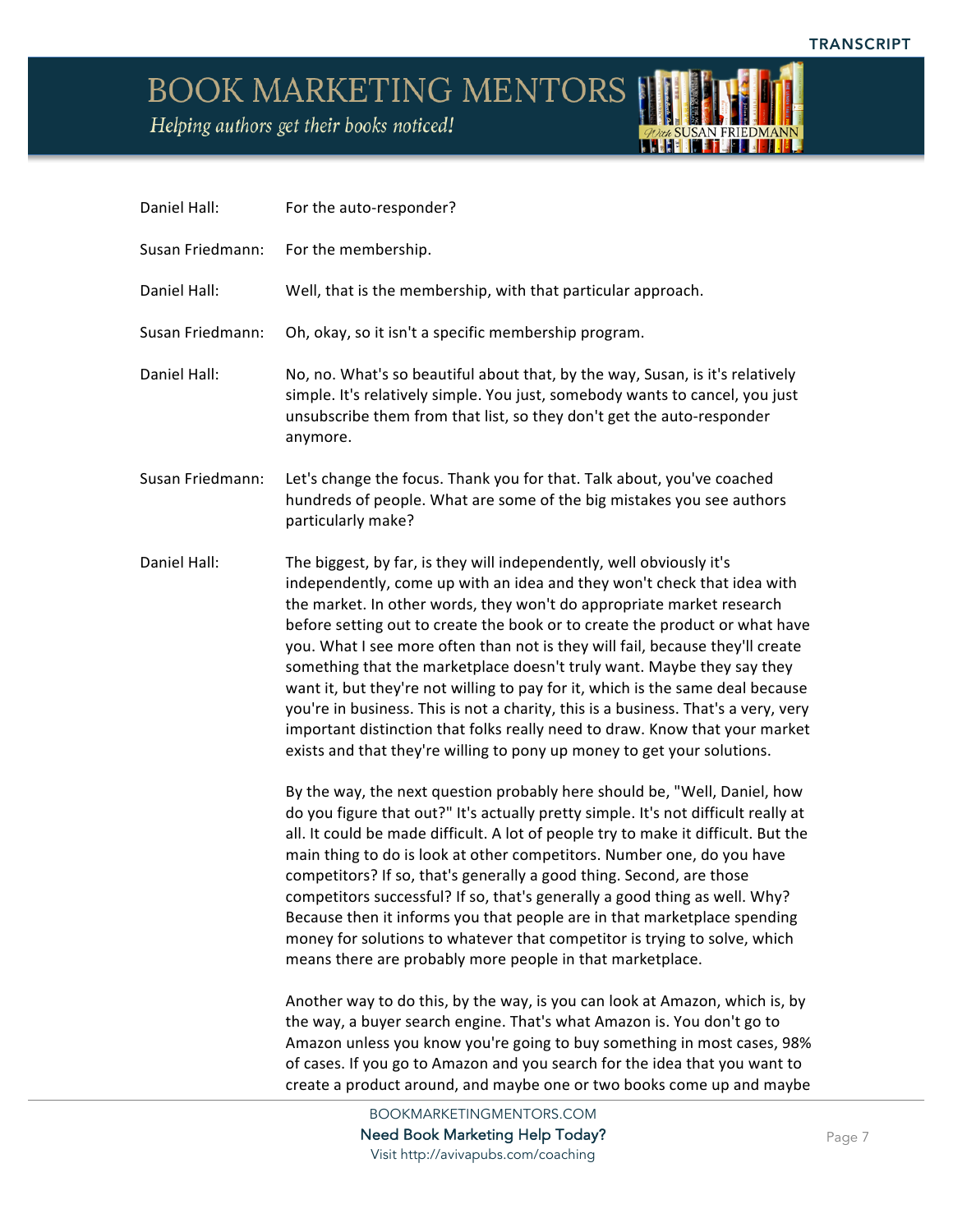Helping authors get their books noticed!

they're not selling very well because you're looking at their bestseller rank. And I would say if you're seeing bestseller ranks of anywhere above 100 thousand, that I would start questioning it. But if you're seeing bestseller ranks closer to 40, 50 thousand, 20 thousand, 30 thousand, 100, even up to 90 thousand, even up to 100 thousand, that's generally a pretty good indication that there's people in that marketplace searching for that solution and they're willing to spend money for that solution. That checks out, you're usually good to go. Usually.

. . I HI

- Susan Friedmann: That's a great way to do some market research. I love it, thank you.
- Daniel Hall: You're welcome.
- Susan Friedmann: So, what's the best way for our listeners to contact you?
- Daniel Hall: All right, for folks that are here, especially your community, Susan, I would recommend you jump onto danielhallpresents.com/getcode, because there is a free, you don't have to opt in for it, but just a free tutorial, on how to actually publish your blog to the Kindle marketplace. If you like the way I teach, and if you want another eight additional free tutorials, there is a way there underneath where you could join the community, where you can get onto my email list and get the rest of those trainings. Again, completely for free. And of course I would love for you to come check us out at realfastresults.com, because we're going to be doing a lot of this sort of teaching as well over there in podcast format.
- Susan Friedmann: Excellent. Well, that's very generous. I like it. Thank you. I know our listeners will be very grateful, and we'll put that up on the website as well. Danielhallpresents.com/getcode. Okay, so if you were to leave our listeners with a golden nugget of information, what would that be?
- Daniel Hall: It's a bit of a lengthy one, about three minutes, okay? Will you indulge me?
- Susan Friedmann: I will indulge you.

Daniel Hall: Okay, so the very first information, we talked about information products today, and I would definitely start off with the idea of making them as simple as possible. The way that I do it is essentially by using a program called Jing, J-I-N-G. It's available at textsmith.com, for free, completely for free, where you can make your information products. You can put together your slides that you sort of narrate, but then embed, or actually just put hyperlinks to those videos in a Power ... Into an MSWord document, so that that document, because you'll make it into a pdf, and that pdf actually becomes the product. That becomes the deliverable. So you don't actually